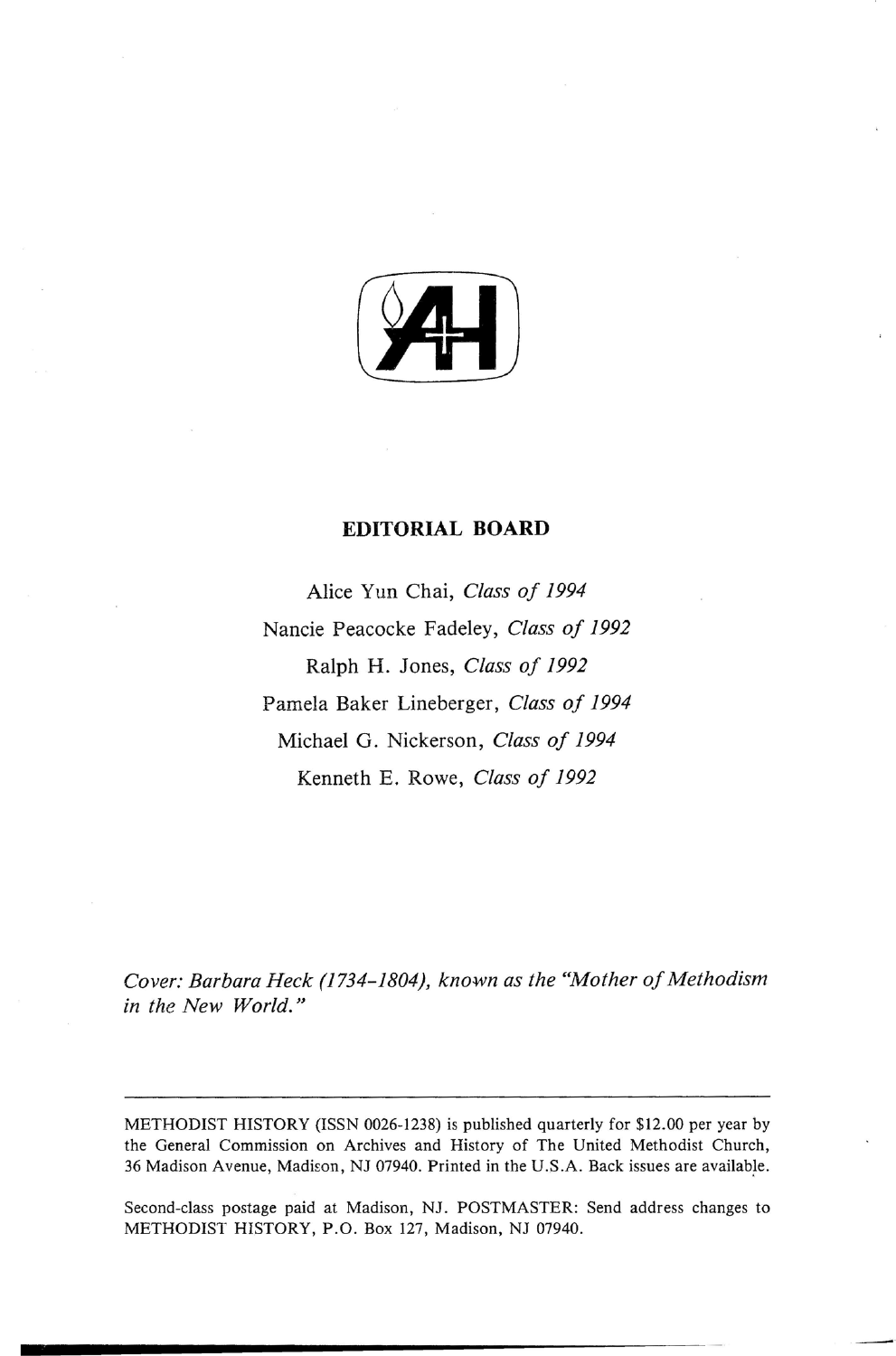## METHODIST HISTORY

## Charles Yrigoyen, Jr., Editor

| VOLUME XXX                     | <b>JANUARY 1992</b>                                                                                                                                                | NUMBER 2 |
|--------------------------------|--------------------------------------------------------------------------------------------------------------------------------------------------------------------|----------|
|                                | <b>CONTENTS</b>                                                                                                                                                    |          |
|                                |                                                                                                                                                                    |          |
|                                | A Song of Courage: Chaplain (Colonel) M. L. Haney<br>and the Congressional Medal of Honor<br>by John W. Brinsfield $\ldots \ldots \ldots \ldots \ldots \ldots$     |          |
| Taylor Revival in South Africa | Bridge Over Troubled Waters: Charles Pamla and the                                                                                                                 | 78       |
|                                | A Welcome in the Ministry: The 1920 and 1924 General<br>Conferences Debate Clergy Rights for Women                                                                 | 91       |
|                                | Charles Wesley, the <i>Odyssey</i> , and Clement of Alexandria                                                                                                     |          |
| Biography of John Davis        | "An Instrument for Sally": Charles Wesley's Shorthand                                                                                                              |          |
|                                |                                                                                                                                                                    |          |
|                                |                                                                                                                                                                    |          |
|                                | Minutes of the United Methodist Historical Society $\ldots$ .                                                                                                      |          |
|                                | Copyright: 1992, General Commission on Archives and History,<br>The United Methodist Church                                                                        |          |
|                                | Methodist History is included in<br>Religion Index One: Periodicals,<br>Religious and Theological Abstracts,<br>Historical Abstracts and America: History and Life |          |

*Manuscripts submitted for publication and all other correspondence should be addressed to Editor, METHODIST HISTORY, P.* 0. *Box 127, Madison, NJ 07940.*